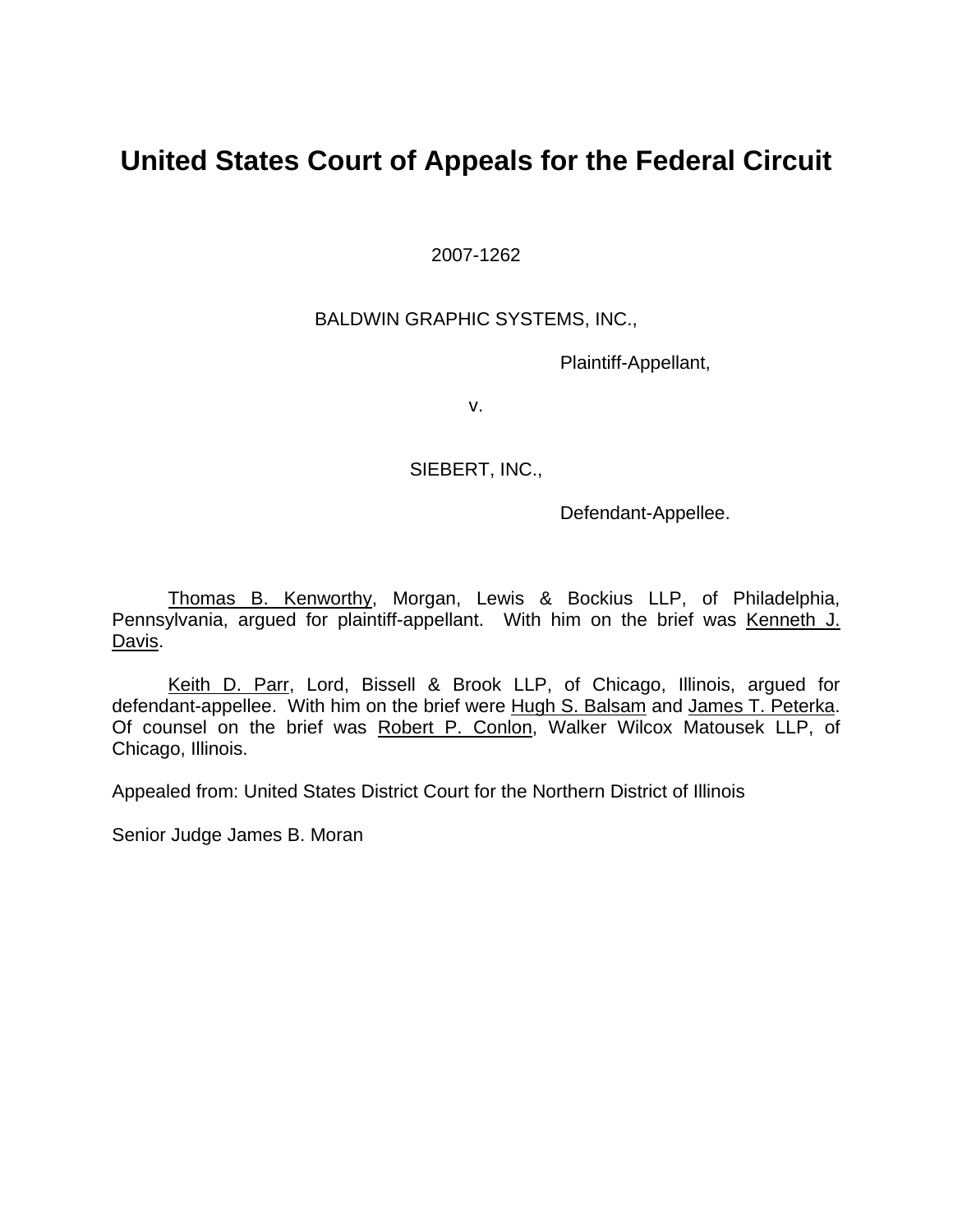# **United States Court of Appeals for the Federal Circuit**

2007-1262

BALDWIN GRAPHIC SYSTEMS, INC.,

Plaintiff-Appellant,

v.

SIEBERT, INC.,

Defendant-Appellee.

Appeal from the United States District Court for the Northern District of Illinois in case no. 03-CV-7713, Senior Judge James B. Moran.

\_\_\_\_\_\_\_\_\_\_\_\_\_\_\_\_\_\_\_\_\_\_\_\_\_\_\_

\_\_\_\_\_\_\_\_\_\_\_\_\_\_\_\_\_\_\_\_\_\_\_\_\_\_\_

DECIDED: January 15, 2008

Before MICHEL, Chief Judge, RADER, and MOORE, Circuit Judges.

RADER, Circuit Judge.

Baldwin Graphic Systems, Inc. (Baldwin) sued Siebert, Inc. (Siebert) for infringement of U.S. Patent No. Re. 35,976 (the Reissue patent) and U.S. Patent No. 5,974,976 (the '976 patent). After conducting a Markman hearing, the United States District Court for the Northern District of Illinois ultimately granted Siebert's motions for summary judgment of non-infringement of both patents. Because the district court erred in its construction of some of the disputed claim terms, this court affirms-in-part, reverses-in-part, and remands.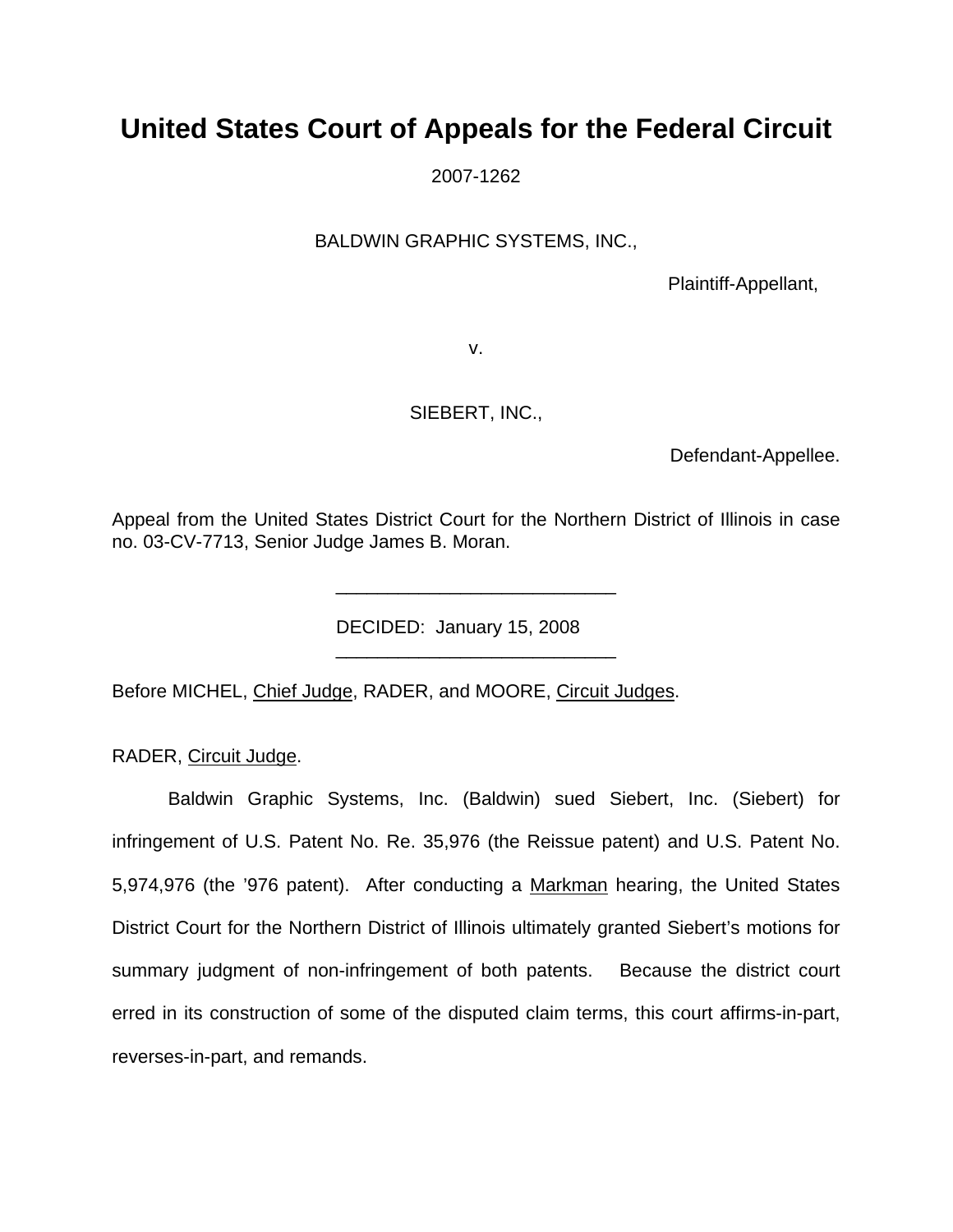I

Baldwin's patents claim systems for cleaning a cylinder of a printing press using

strips of cleaning fabric and methods for making those systems. Baldwin sued Siebert,

asserting that Siebert's packaged fabric rolls infringed claim 32 of the Reissue patent

and claims 1, 7, 9, 12, 14, 23, and 25 of the '976 patent.<sup>[\\*](#page-2-0)</sup>

The district court construed two phrases in claim 32 of the Reissue patent, "a

pre-soaked fabric roll" and "sealed sleeve." Claim 32 of the Reissue patent states:

32. A pre-packaged, pre-soaked cleaning system for use to clean the cylinder of printing machines comprising in combination:

(1) a pre-soaked fabric roll saturated to equilibrium with cleaning solvent disposed around a core, said fabric roll having a sealed sleeve which can be opened or removed from said fabric roll for use of said fabric roll, disposed therearound, and said system including

(2) means for locating said fabric roll adjacent to and operatively associated with a cylinder to be cleaned.

Reissue patent, col.11 l.9 – col.12 l.8 (emphases added).

The district court construed "a pre-soaked fabric roll" to mean "a single presoaked fabric roll." Baldwin Graphic Sys., Inc. v. Siebert, Inc., 1:03-CV-07713, slip op. at 9 (N.D. Ill. July 28, 2005) (Initial Order). In concluding that "a" means "one" in this context, the district court largely relied on the subsequent use of "said fabric roll" as suggesting a singular fabric roll. Initial Order, slip op. at 7. Also, according to the district court, the statement in the Reissue patent's specification that the sleeve is "disposed around and in intimate contact with the fabric roll," Reissue Patent, col.2 ll.22-

<span id="page-2-0"></span> <sup>\*</sup> Baldwin initially asserted that Siebert infringed another of its patents, U.S. Patent No. 6,035,483, but chose not to pursue this claim. With respect to the '976 patent, Baldwin asserted that Siebert directly infringed claims 1, 7, 9, 14, and 25, induced the infringement of claim 23, and contributorily infringed claim 12.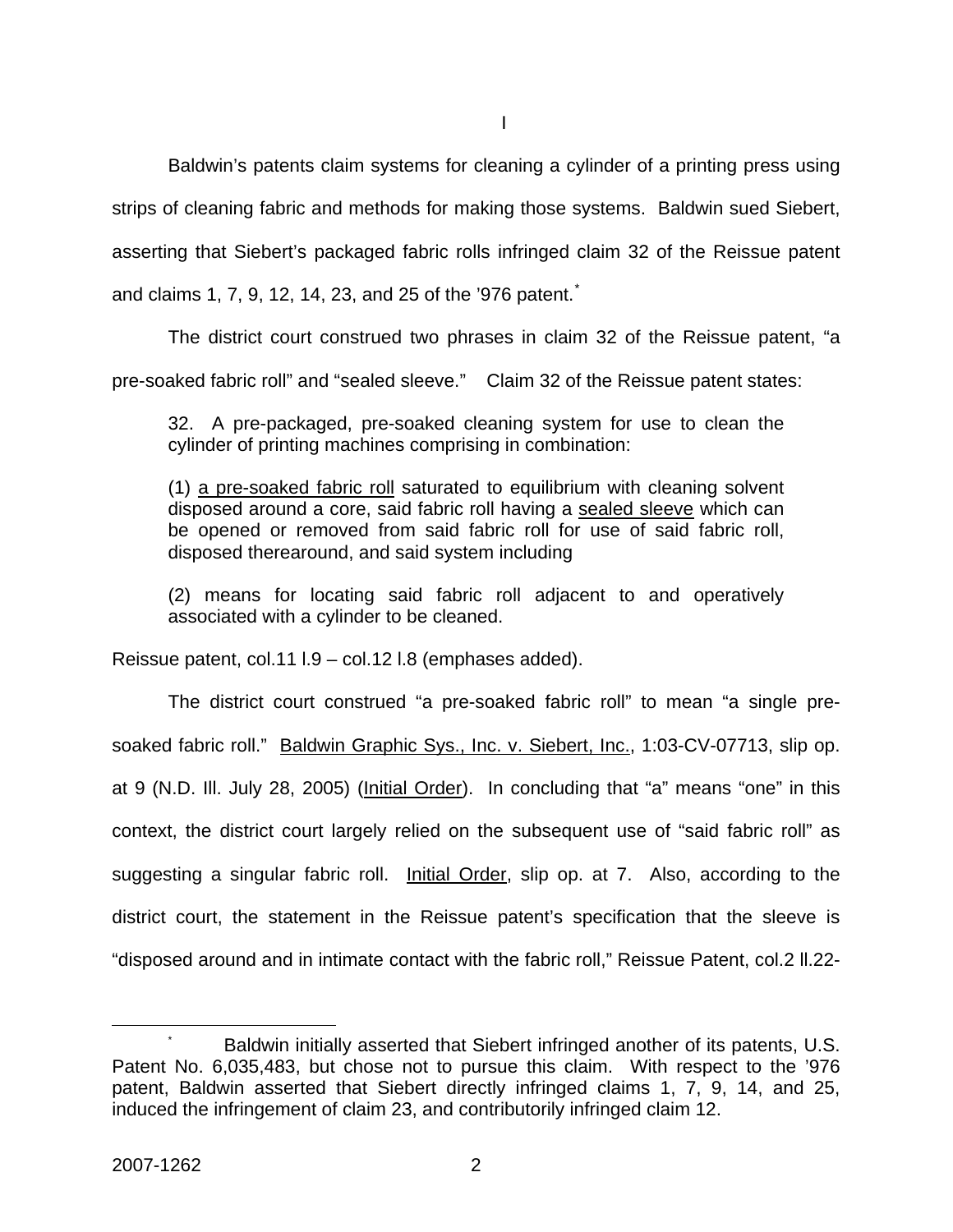23, col.3 ll.17-18, evinced an intent to limit "a pre-soaked fabric roll" to "one pre-soaked fabric roll" because this condition "would not be fully possible with more than one roll in the sleeve." Initial Order, slip op. at 8.

As for "sealed sleeve," the district court construed this term to mean "heat-sealed sleeve." Initial Order, slip op. at 13. Not readily apparent from the language of claim 32 itself, the district court arrived at this conclusion through an examination of the specification and the prosecution history of the Reissue patent. The Reissue patent originally issued as U.S. Patent No. 5,368,157 (the '157 patent), and as the district court noted, "[a]ll references in the reissue patent specification to a sealed sleeve are to a 'heat-sealed' or a 'heat shrunken and heat-sealed' sleeve, as are all references in the 28 claims that appeared in the original '157 patent." Initial Order, slip op. at 9. During prosecution of the Reissue patent, the applicants attempted to remove "heat" as a modifier of "sealed" and "sealable" from the specification, but the PTO examiner rejected the proposed changes as impermissibly introducing new matter:

It is inconceivable that the applicants can find such a teaching in . . . the original specification, which by its own terms refers to the sleeve as a heat sealable plastic sleeve. Why would one of ordinary skill in the art upon being informed that a sleeve was a heat sealable plastic sleeve, infer that what was really intended was that the sleeve need not be plastic and/or need not be heat sealable?

Initial Order, slip op. at 11 (quoting Reissue Patent Prosecution, PTO Official Action May 15, 1996 at 5) (ellipsis added).

Due to these objections, the applicants withdrew their broadening amendments to the specification. Because of the withdrawal, the applicants maintained that the examiner's new matter rejection was moot. Thus, the district court limited the term "sealed sleeve" in Reissue claim 32 to a "heat-sealed sleeve" because "[a] broader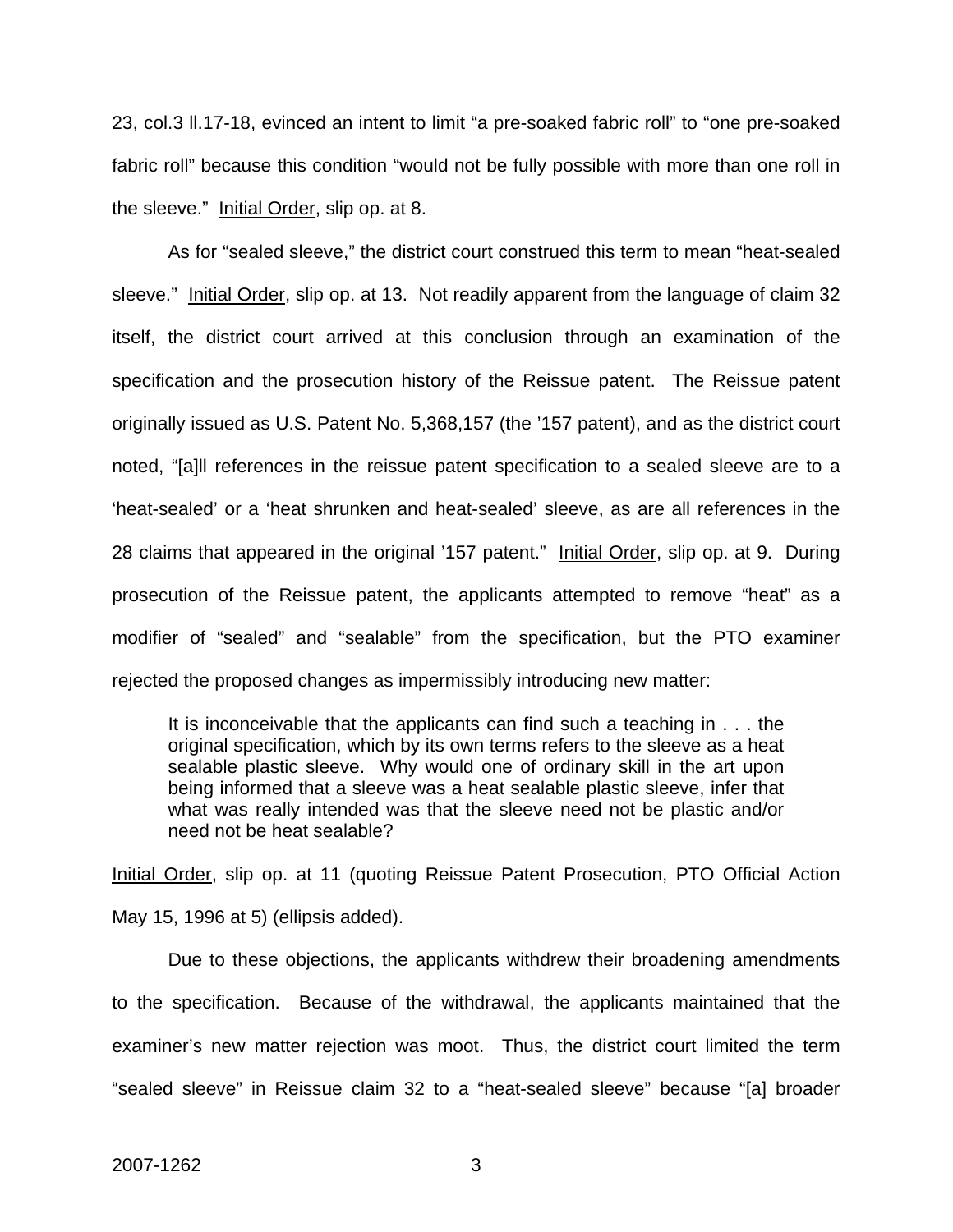reading would be wholly incongruous with the patent prosecution, the patent examiner's blunt rejection of the contention that the patent specification supports the broader term, and the patentees' own acknowledgment that their revised amendments no longer sought to broaden this terminology." Initial Order, slip op. at 11-12.

 Based on its construction of "a pre-soaked fabric roll" and "sealed sleeve," the district court granted Siebert's motion for summary judgment of non-infringement of claim 32 of the Reissue patent. The district court based its summary judgment on the undisputed facts that Siebert sold its accused fabric rolls in sets of three or between six and nine, but not individually. Initial Order, slip op. at 9. Likewise, Siebert did not sell its fabric rolls in heat-sealed sleeves. Id.

 With respect to the asserted claims of the '976 patent, claims 1 and 14 are independent claims, and the other asserted claims depend from either claim 1 or claim 14. Claims 1 and 14 contain the disputed limitations, "reduced air content cleaning fabric" (claim 1) and "reducing air content of a strip of cleaning fabric" (claim 14). The district court construed the phrase "reduced air content cleaning fabric" to address these similar claim terms together. Initial Order, slip op. at 14. Claims 1 and 14 of the '976 patent recite:

1. A device for cleaning a cylinder of a printing press comprising:

a reduced air content cleaning fabric having an air content by volume of 1 to 50 percent; and

a solvent comprising a low volatility cleaning compound which does not readily evaporate at ambient temperature, and means for introducing said solvent being into said reduced air content cleaning fabric in an amount sufficient for cleaning said cylinder of a printing press.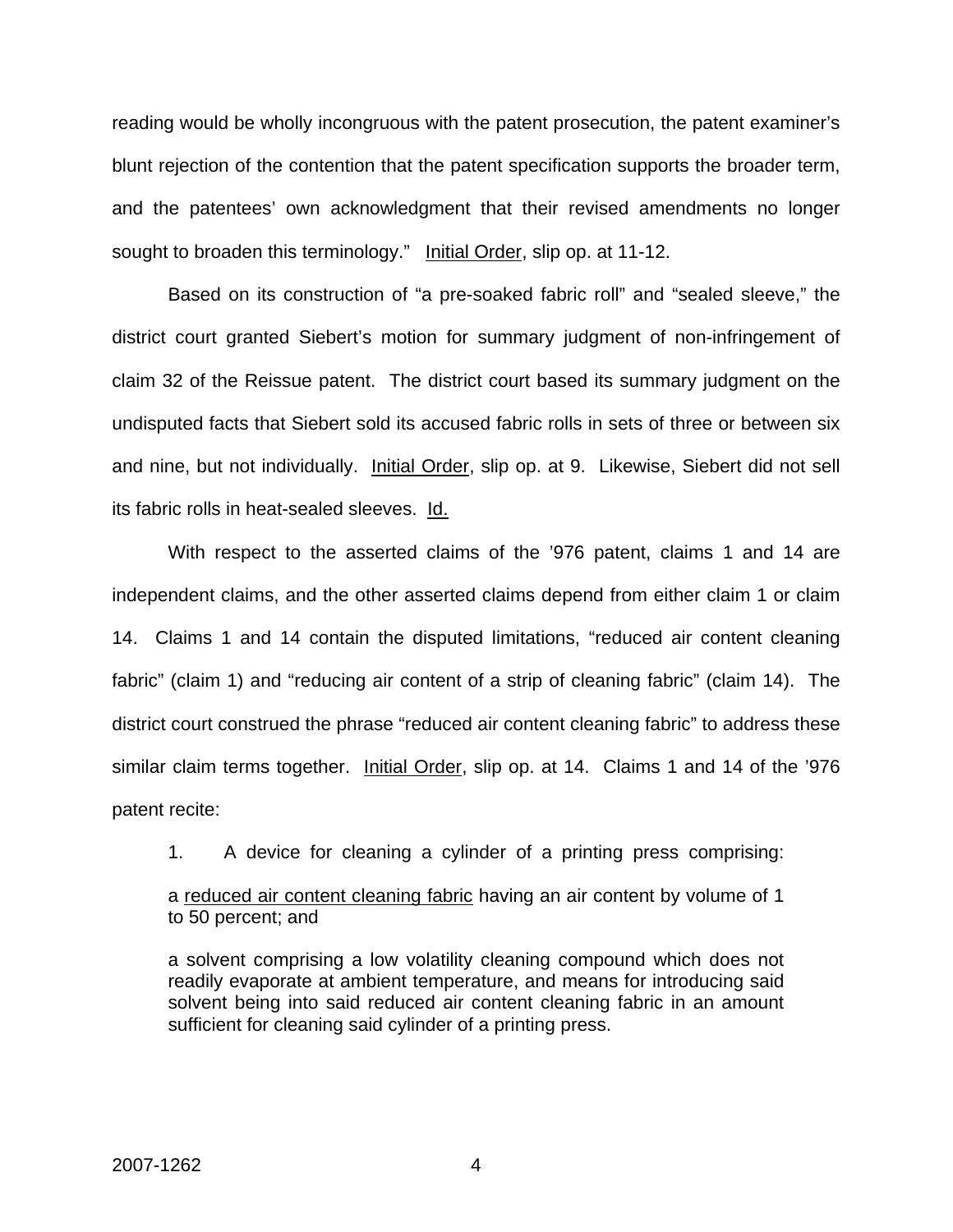14. A method for making a cleaning system comprising: reducing air content of a strip of cleaning fabric by 1 to 50 percent to form a strip of reduced air cleaning fabric; and

contacting said strip of reduced air content cleaning fabric with a low volatility, organic compound solvent which does not evaporate readily at ambient temperature and pressure and pre-soaking and saturating said reduced air content cleaning fabric with said solvent.

'976 patent, col.11 ll.58-67, col.12 ll.49-57.

In its initial consideration of these terms, the district court concluded that "reduced air content cleaning fabric" was not limited to a particular method for producing reduced air content cleaning fabric. The district court reached this conclusion because the '976 specification notes that "[t]he preferred, but not exclusive, method of reducing the air content in the fabric is calendaring." Initial Order, slip op. at 15 (quoting '976 patent, col.7 ll.27-28). Under the district court's initial construction, the claims covered reducing air content in the fabric by methods other than calendaring, including winding or rewinding the fabric on a roll. Because this claim construction created issues of fact about Siebert's method of winding its accused products on a roll to reduce air content, the trial court denied Siebert's motion for summary judgment of non-infringement of the '976 patent. Initial Order, slip op. at 16-17.

Some months later, on Siebert's motion, the district court reconsidered its construction of "reduced air content cleaning fabric." Baldwin Graphic Sys., Inc. v. Siebert, Inc., 1:03-CV-07713 (N.D. Ill. Mar. 21, 2006) (Reconsideration Order). Siebert then argued for the first time, and the district court agreed, that while the claims may not be limited to calendaring as the method for reducing air content, the claims were in fact limited to a particular timing of that air content reduction step relative to winding. With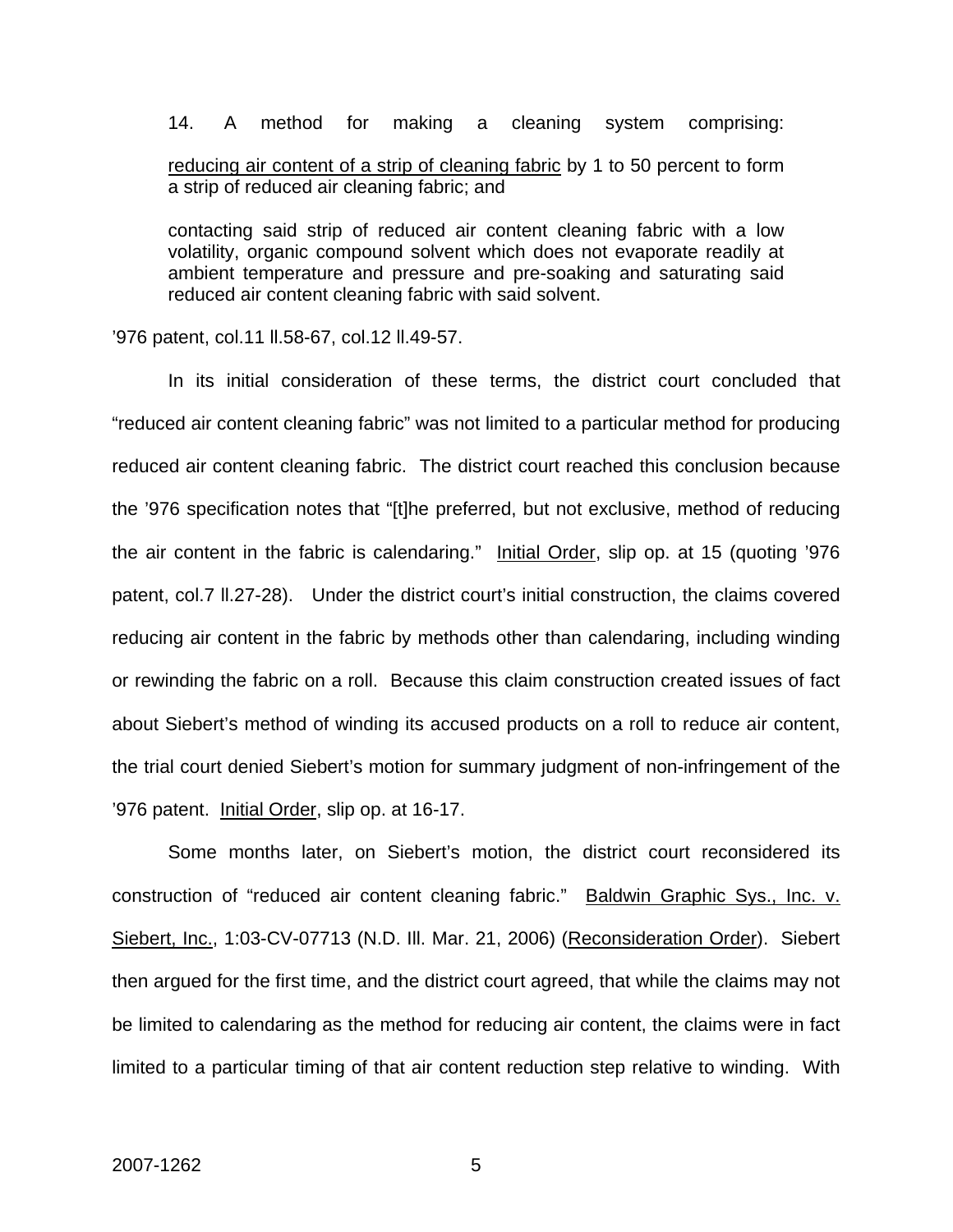this understanding, the district court interpreted "reduced air content cleaning fabric" to mean "a fabric whose air content has been reduced by some method prior to being wound on a roll." Reconsideration Order, slip op. at 15.

The district court arrived at this new construction with an eye to the terms "fabric," "cleaning fabric," "strip of cleaning fabric," and "strip of cloth" in the various claims of the '976 patent. With respect to claim 14, the district court explained that the term "strip of cleaning fabric" "refers to a cleaning fabric whose air content has not yet been reduced . . . because that term, a noun, is being modified by the verb 'reducing.' Thereafter in the claim the term used is 'reduced air content cleaning fabric,' because the reducing of the air content has already occurred." Reconsideration Order, slip op. 7. According to the district court, "independent . . . claims 1 and 14, standing alone, do not aid much in our claim construction analysis . . . [because] both claims are very broad and vague, neither teaching the winding of the fabric on a core." Reconsideration Order, slip op. at 5. Thus, the district court turned to the usage of various fabric and cloth-related terms in the dependent claims as a guide for construing "reduced air content cleaning fabric" in the independent claims. Also, the district court relied on the prosecution history, where Baldwin represented that the claimed invention improved fabric moisture content and solvent distribution "[b]y reducing the air content of the cleaning fabric prior to saturation." Reconsideration Order, slip op. at 8 (emphasis added). Because Siebert's product does not reduce air content before winding of the fabric on the roll, the district court granted Siebert's motion for summary judgment of non-infringement on the claims of the '976 patent. Reconsideration Order, slip op. at 15-16.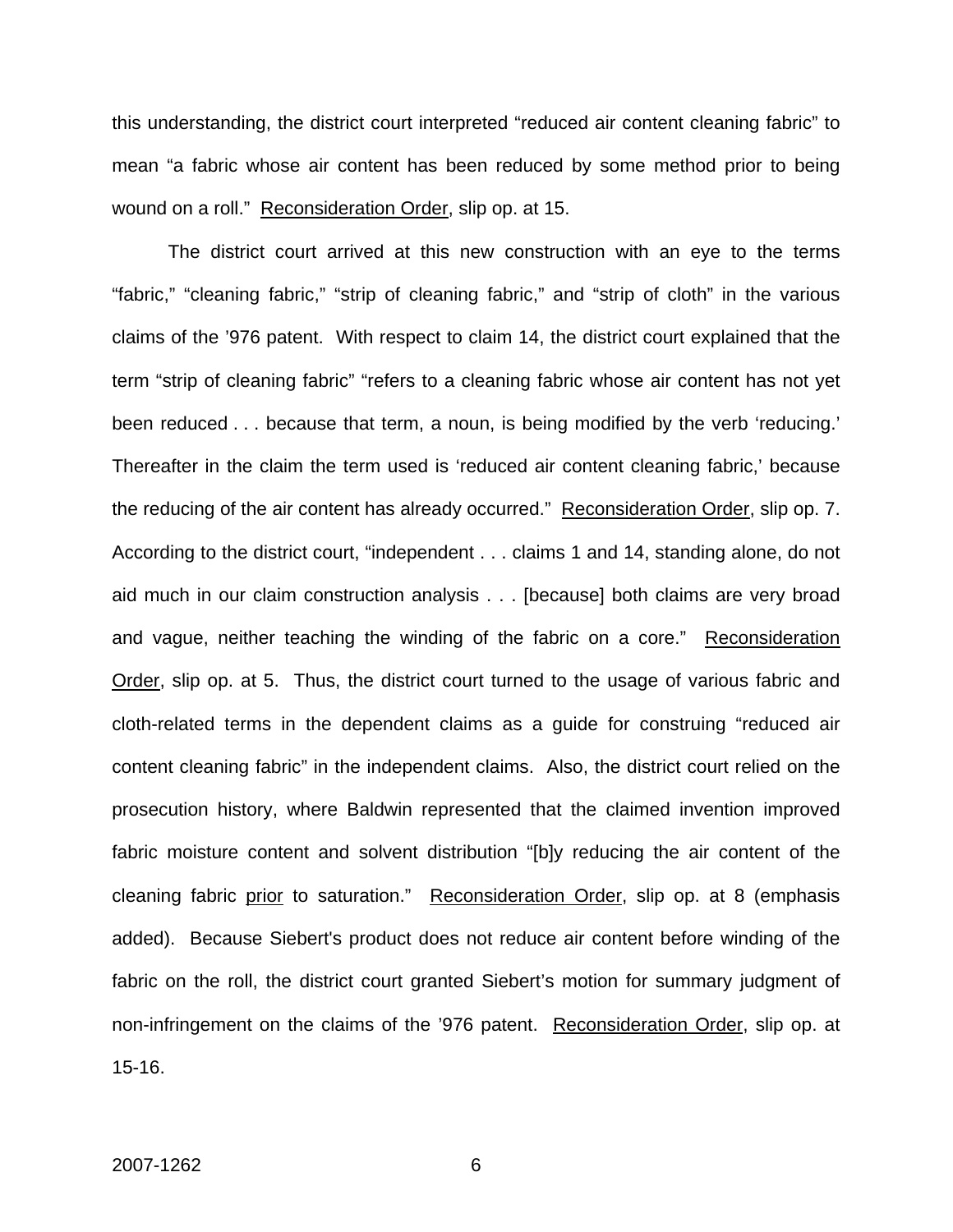This court reviews claim construction without deference to the district court's interpretation. Cybor Corp. v. FAS Techs., Inc., 138 F.3d 1448, 1456 (Fed. Cir. 1998) (en banc). Likewise, a district court's grant of a motion for summary judgment receives review without deference. Johns Hopkins Univ. v. Cellpro, Inc., 152 F.3d 1342, 1353 (Fed. Cir. 1998).

 First, as to the Reissue patent, "[t]his court has repeatedly emphasized that an indefinite article 'a' or 'an' in patent parlance carries the meaning of 'one or more' in open-ended claims containing the transitional phrase 'comprising." KJC Corp. v. Kinetic Concepts, Inc., 223 F.3d 1351, 1356 (Fed. Cir. 2000). That "a" or "an" can mean "one or more" is best described as a rule, rather than merely as a presumption or even a convention. The exceptions to this rule are extremely limited: a patentee must "evince[ ] a clear intent" to limit "a" or "an" to "one." Id. The subsequent use of definite articles "the" or "said" in a claim to refer back to the same claim term does not change the general plural rule, but simply reinvokes that non-singular meaning. An exception to the general rule that "a" or "an" means more than one only arises where the language of the claims themselves, the specification, or the prosecution history necessitate a departure from the rule. See, e.g., Abtox Inc. v. Exitron Corp., 122 F.3d 1019 (Fed. Cir. 1997); Insituform Techs., Inc. v. Cat Contracting, Inc., 99 F.3d 1098 (Fed. Cir. 1996).

 This record does not contain a clear indication that the applicant departed from the general rule for the article "a." Nothing in the claim language, specification, or prosecution history compels an exceptional reading of "a" in this case. The district court erred by misapplying the term "said fabric roll" later in the claim and the phrase "in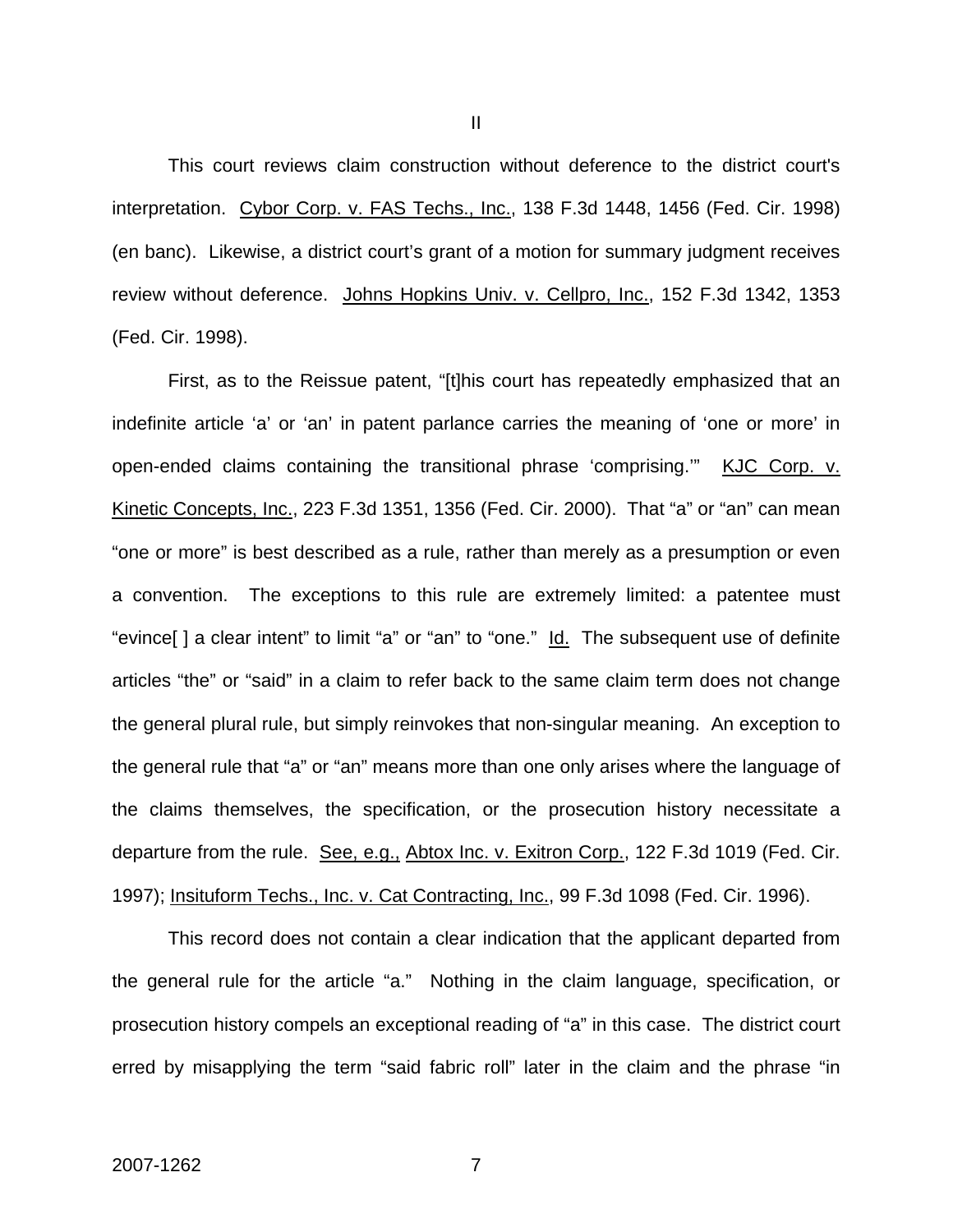intimate contact with the fabric roll" in the specification. Initial Order, slip op. at 8. As noted above, the use of a definite article ("said" or "the") to refer back to an initial indefinite article does not implicate, let alone mandate the singular. Because the initial indefinite article ("a") carries either a singular or plural meaning, any later reference to that same claim element merely reflects the same potential plurality. In grammatical terms, the instances of "said fabric roll" in the claim are anaphoric phrases, referring to the initial antecedent phrase. Because the initial phrase carries no definitive numerosity, the anaphoric phrases do not alter that meaning in the slightest.

Contrary to the district court's analysis, § 2173.05(e) of the Manual of Patent Examining Procedure (MPEP) does not suggest otherwise. Section 2173.05(e) describes the need, in most cases, for claim terms to have proper antecedent bases:

The lack of clarity could arise where a claim refers to "said lever" or "the lever," where the claim contains no earlier recitation or limitation of a lever and where it would be unclear as to what element the limitation was making reference. Similarly, if two different levers are recited earlier in the claim, the recitation of "said lever" in the same or subsequent claim would be unclear where it is uncertain which of the two levers was intended.

MPEP § 2173.05(e). According to the district court, § 2173.05(e) "only strengthens" the exclusively singular nature of "a pre-soaked fabric roll," because "the use of 'said fabric roll' implies that the prior reference to 'a fabric roll' should be read as a single roll, not one or more rolls, in order to avoid confusion." Initial Order, slip op. 7. To the contrary, MPEP § 2173.05(e) is inapposite because the limitations in claim 32 all relate to proper antecedent bases. Thus, the confusion or indefiniteness problem addressed by § 2173.05(e) does not arise in this claim.

 The district court's reliance on language in the specification to limit "a pre-soaked fabric roll" to a single roll is similarly unavailing. The phrase "disposed around and in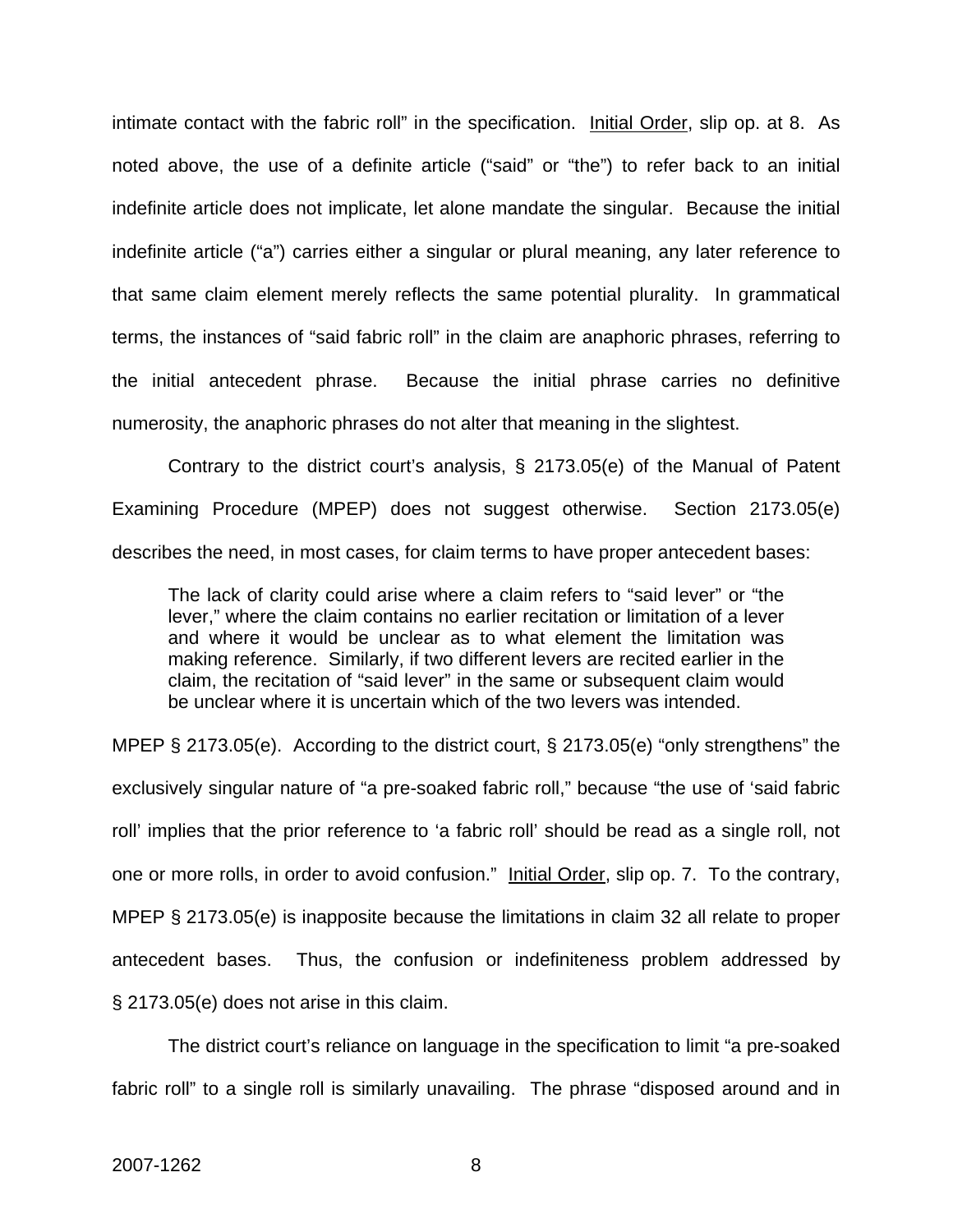intimate contact with the fabric roll" appears twice in the specification of the Reissue patent, and describes the relationship between the plastic sleeve and the fabric roll. Reissue patent, col.2 ll.22-23, col.3 ll.17-18. This description does not require a single pre-soaked fabric roll. Under the terms of this description, the plastic sleeve could be in intimate contact with multiple fabric rolls, like the plastic wrapping on a package of several hot dogs is in intimate contact with each of the hot dogs, despite the fact that the hot dogs themselves contact each other as well as the packaging. Appellant's Br. at 13. This description contains no requirement, implicit or explicit, that the plastic sleeve must be in intimate contact with the entire fabric roll. For these reasons, "a pre-soaked fabric roll" as used in claim 32 of the Reissue patent is not limited to a single roll.

 This court agrees, however, with the district court's careful and accurate analysis in its construction of "sealed sleeve" as limited to "heat-sealed sleeve" in the Reissue patent. This court has consistently recognized that the Patent Act prevents an applicant from adding new subject matter during the patent prosecution process. See Pandrol USA, LP v. Airboss Ry. Prods., Inc., 424 F.3d 1161, 1165 (Fed. Cir. 2005) (citing In re Ruschig, 379 F.2d 990 (CCPA 1967)). In this case, during prosecution of the Reissue application, the examiner rightly refused to allow the applicants to amend the specification to remove references to "heat" as the way of sealing the sleeve. This change would have broadened the patent and introduced impermissible new matter not included in the initial disclosure. Thus the claims would have been invalid for lack of support in the initial disclosure for the new subject matter encompassed by the change because the claims could not show any support if construed to encompass more than heat-sealed sleeves.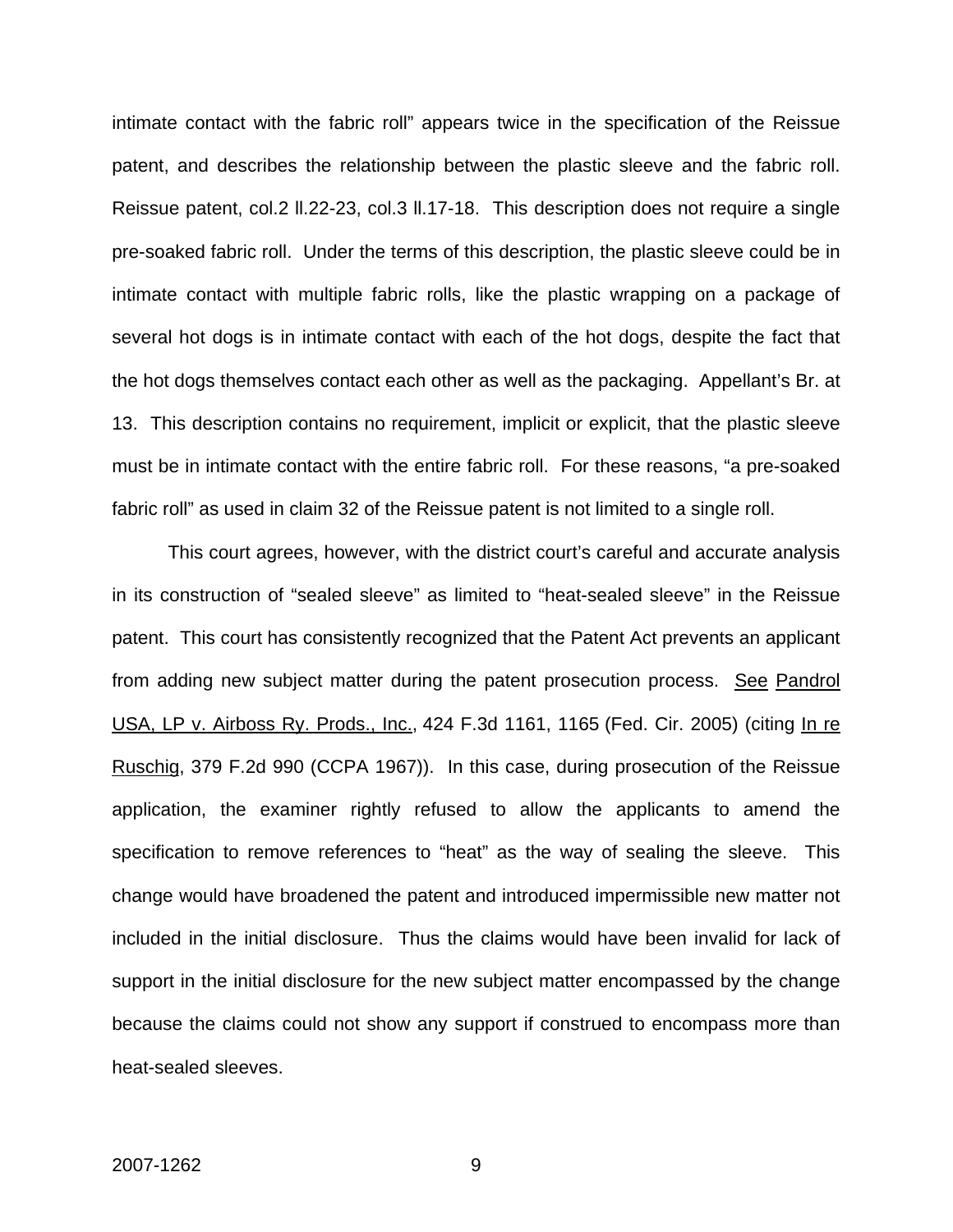In sum, with respect to the Reissue patent, this court finds that the district court erred in its construction of "a pre-soaked fabric roll." Nonetheless, the trial court correctly construed "sealed sleeve," rendering Siebert's fabric rolls non-infringing. Thus this court affirms the district court's summary judgment of non-infringement with respect to the Reissue patent.

Turning to the asserted claims of the '976 patent, this court finds that the district court erred in limiting "reduced air content cleaning fabric" to "a fabric whose air content has been reduced by some method prior to being wound on a roll." Upon review of the claims, specification, and prosecution history, this court discerns no way to uphold the trial court's construction of "reduced air content cleaning fabric."

As a preliminary matter, the parties agreed that the terms "reduced air content cleaning fabric" in claim 1 and "reducing air content of a strip of cleaning fabric" in claim 14 were substantially similar. Seizing on this point, the district court agreed, and construed only "reduced air content cleaning fabric" in an attempt to construe similar terms in both independent claims at once. Unfortunately this approach blurred an important difference between the two independent claims, namely that claim 1 is an apparatus claim and claim 14 is a method claim. Despite their similarities, these claims are directed toward different classes of patentable subject material under 35 U.S.C. § 101. Courts must generally take care to avoid reading process limitations into an apparatus claim, see AFG Industries, Inc. v. Cardinal IG Co., 375 F.3d 1367, 1372-1373 (Fed. Cir. 2004), because the process by which a product is made is irrelevant to the question of whether that product infringes a pure apparatus claim, see Vanguard Products Corp. v. Parker Hannifin Corp., 234 F.3d 1370, 1372 (Fed. Cir. 2001) ("A novel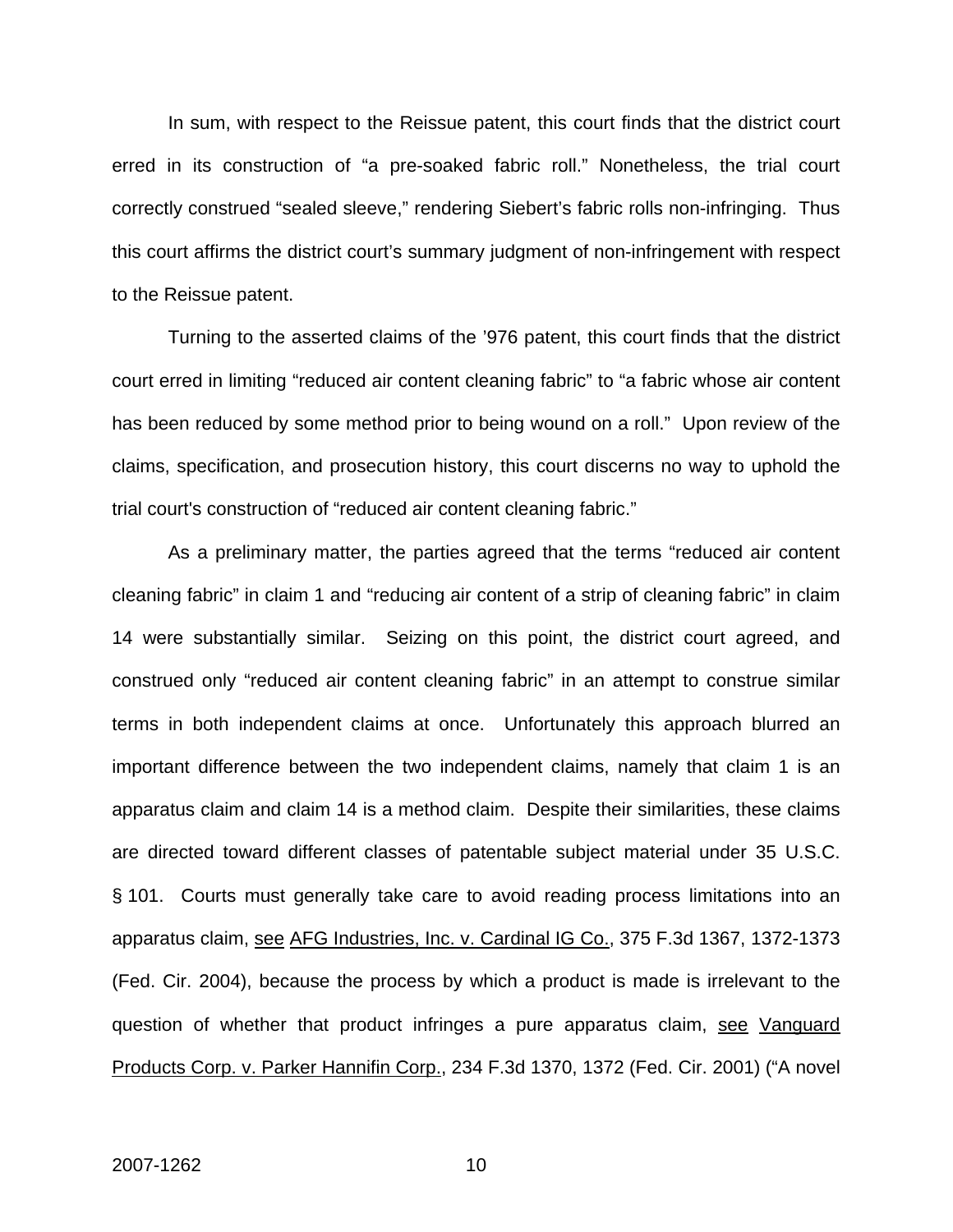product that meets the criteria of patentability is not limited to the process by which is was made.").

Claim 1 and its dependent claims (asserted claims 7, 9, and 12) are pure apparatus claims. They have no process limitations. Claims 1, 7, 9, and 12 are therefore not limited to any particular process or method of making the claimed prepackaged, pre-soaked cleaning system, or to any particular sequence of air content reduction relative to winding.

Unlike claim 1 and its dependent claims, claim 14 and its dependent claims (asserted claims 23 and 25) are method claims and each recites a series of steps. Therefore, and again unlike claim 1, the scope of claim 14 specifies the limits on the performance of those steps. As with any other type of claim, courts must carefully avoid importing limitations from the specification into method claims. See CollegeNet, Inc. v. ApplyYourself, Inc., 418 F.3d 1225, 1231 (Fed. Cir. 2005) ("In examining the specification for proper context, however, this court will not at any time import limitations from the specification into the claims."). Nonetheless the specification informs the meaning of the claims. In Phillips v. AWH Corp., 415 F.3d 1303, 1323 (Fed. Cir. 2005) (en banc), this court acknowledged the difficult distinction between "using the specification to interpret the meaning of a claim and importing limitations from the specification into the claim." This court explained, however, that the distinction is manageable "if the . . . focus remains on understanding how a person of ordinary skill in the art would understand the claim terms."  $Id.$  Also, although a method claim necessarily recites the steps of the method in a particular order, as a general rule the claim is not limited to performance of the steps in the order recited, unless the claim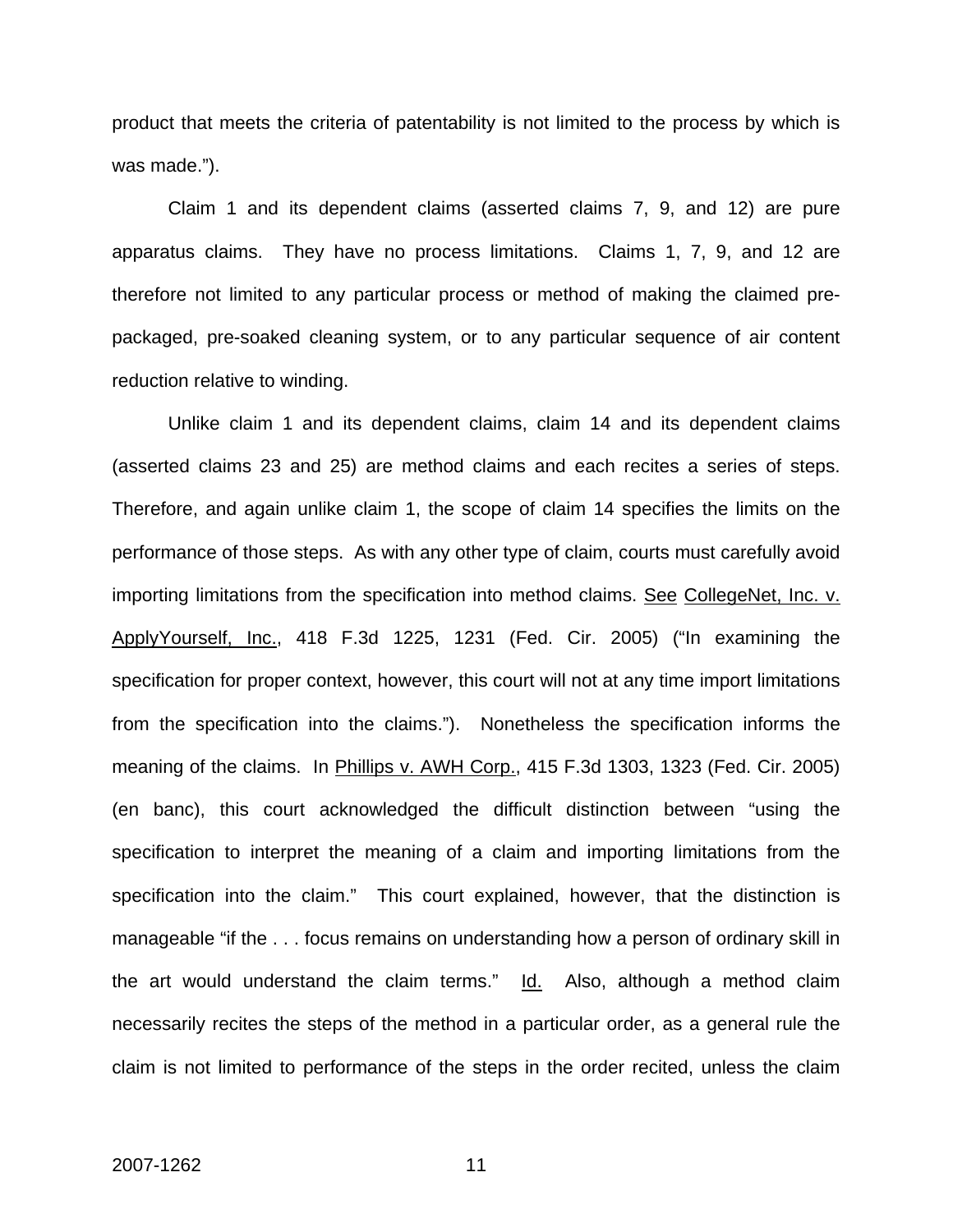explicitly or implicitly requires a specific order. See Interactive Gift Express, Inc. v. Compuserve Inc., 256 F.3d 1323, 1342-43 (Fed. Cir. 2001). The specification or prosecution history may also require a narrower, order-specific construction of a method claim in some cases. Id.

In this case, the claims themselves contain no basis to require air content reduction before winding. Though the claims, specification, and prosecution history require that the air content of the cleaning fabric be reduced prior to saturation, this does not mean that the air content must be reduced prior to winding on the roll. Also, in relying on the dependent claims to inform the meaning of "reduced air content cleaning fabric" in claims 1 and 14, the district court effectively imported limitations it saw in dependent claims into the independent claims, contrary to basic claim construction principles. The effect of this process was to bootstrap a temporal restraint on the occurrence of a winding step relative to air content reduction, even though winding is not even explicitly recited in either claim 1 or claim 14. As independent claims, claims 1 and 14 are naturally broader than their dependent counterparts, making the district court's use of the dependent claims to constrict claims 1 and 14 all the more suspect. For example, claim 18 recites:

18. The method as defined in claim 14 including providing an elongated core wherein said strip of cleaning fabric is wrapped about said elongated core prior to contacting said strip of cleaning fabric with said solvent.

'976 patent, col.13 ll.3-6. The district court held that the second instance "said strip of cleaning fabric" had to refer to reduced air cleaning fabric because air content must be reduced prior to contacting with solvent, and that the term should be interpreted consistently within the same claim. When read consistently, the strip of cleaning fabric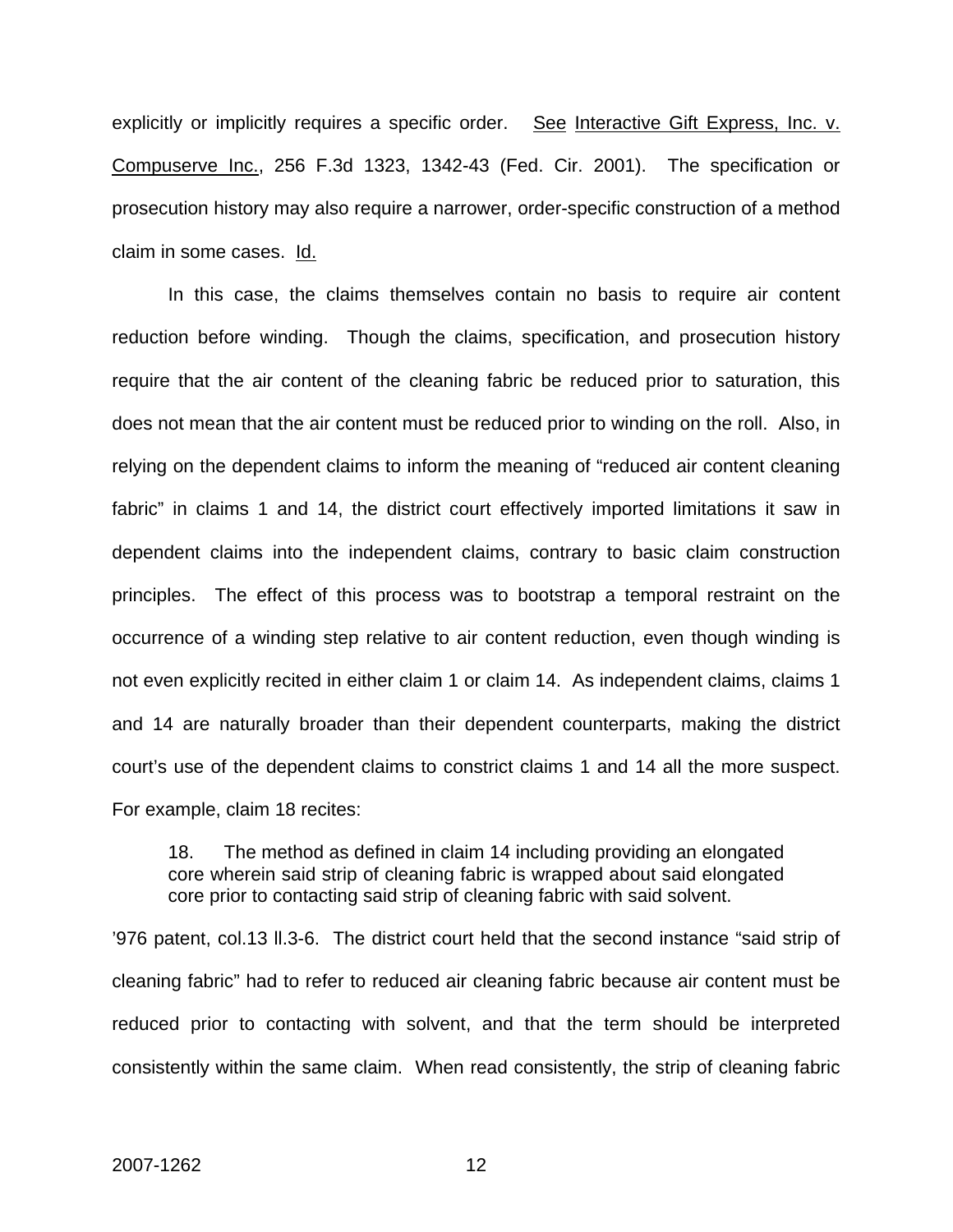that is "wrapped about an elongated core" already has its air content reduced. But even if the district court correctly determined that the method of claim 18 requires air content reduction prior to winding, this is an additional limitation of that particular dependent claim, and not a requirement of independent claim 14. In short, the dependent claims simply do not support the district court's determination that the fabric in all instances must have its air content reduced prior to being wound on a roll.

Furthermore, the '976 patent's specification, in simple terms, does not warrant such a narrow reading. With an eye to the understanding of an ordinarily skilled artisan, this court cannot find support for widely varying interpretations of the term "fabric" and related terms throughout the claims. An ordinarily skilled artisan would simply not construe similar terminology so differently from one usage to another. The passages from the specification cited by the district court in support of its temporally restricted construction are not dispositive. For example, the district court quoted from the summary of the invention, which states that "[a] cleaning fabric with a reduced air content is wrapped around the core to form a fabric roll." Reconsideration Order, slip op. at 12 (quoting '976 patent, col.3 ll.65-66). For the district court, this use of "with" suggested that air content reduction must occur prior to winding. But this language, like the other passages cited by the district court, does not unequivocally preclude a different order of steps, and this court sees no justification in the specification for imposing a temporal constraint on claim 14 that is not required by or implicit in the language of the claim itself.

Finally, the district court's reliance on the prosecution history, namely the singular comment by the applicants during prosecution that the air content reduction occurs prior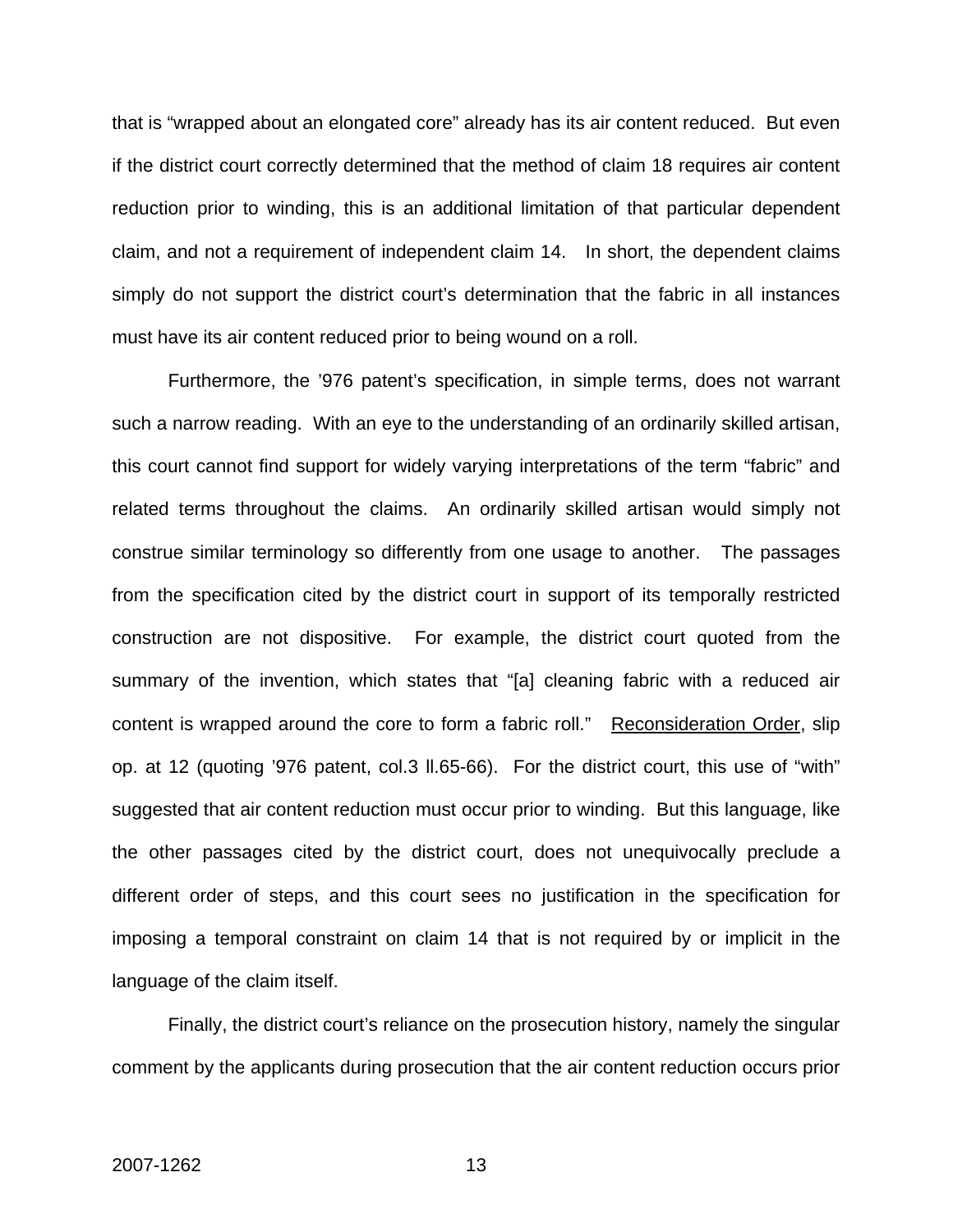to saturation, provides no support whatsoever for the district court's construction requiring air content reduction before winding. By no means does this statement constitute something akin to a disavowal of claim scope. See Purdue Pharma L.P. v. Endo Pharm., Inc., 438 F.3d 1123, 1136 (Fed. Cir. 2006) (disavowal of claim scope must be "clear and unmistakable"). Moreover, even if this statement constituted a disavowal of scope with respect to the method claims, it would not justify the district court's construction, because the statement would, at best, require reduction before saturation, not necessarily before winding. After all, winding could occur before saturation. For these reasons, the district court's final construction of "reduced air content cleaning fabric" was erroneous. But the district court's initial construction of this term as not limited to a particular method (calendaring) for producing reduced air content cleaning fabric was correct. As the district court astutely observed, the specification merely prefers, not requires, calendaring. This court therefore remands for further proceedings consistent with this opinion.

III

 In this case, the claim construction issues entirely drive the summary judgment analysis. With respect to claim 32 of the Reissue patent, even though the district court erred in limiting "a pre-soaked fabric roll" to a single roll, there is no dispute that Siebert's accused products are not heat-sealed, so this court affirms the district court's summary judgment of non-infringement as to this patent. But the district court's error in construing "reduced air content cleaning fabric" requires this court to reverse and remand for further proceedings because under the district court's initial construction of